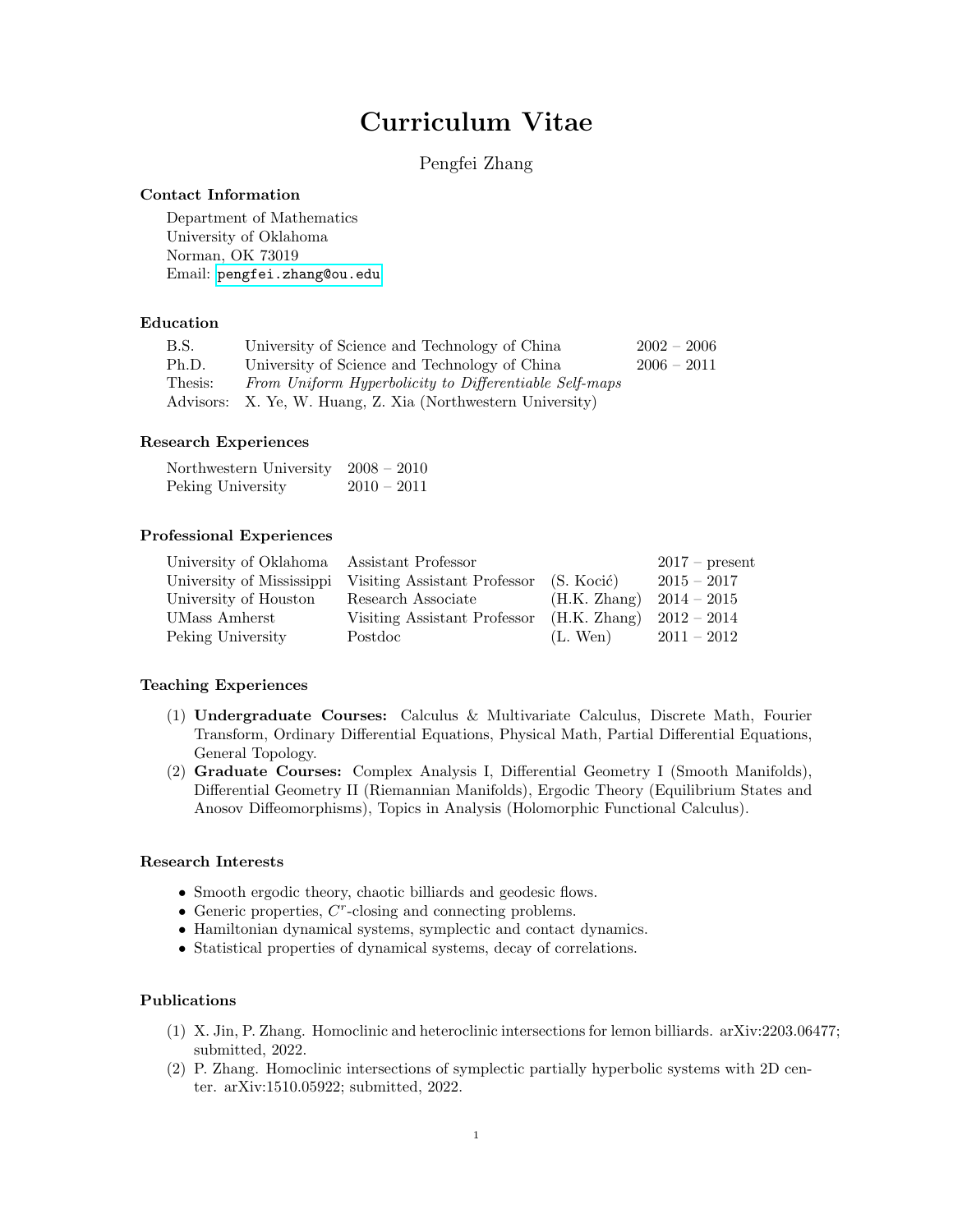- (3) X. Jin, P. Zhang. Birkhoff Normal Form and Twist coefficients of periodic orbits of billiards. arXiv:2108.12098; Nonlinearity, accepted, 2022.
- (4) F. Wang, H.-K. Zhang, P. Zhang. Coupling lemma for unbounded regular observables. Nonlinearity 34 (4) (2021), 2402–2429.
- (5) X. Jin, P. Zhang. Hyperbolicity of asymmetric lemon billiards. Nonlinearity 34 (1) (2021), 92–117.
- (6) Z. Xia, P. Zhang. Homoclinic intersections for geodesic flows on convex spheres. Contemporary Math. 698 (2017), 221–238.
- (7) R. Yan, S. Gan, P. Zhang. Accessibility and homology bounded strong unstable foliation for Anosov diffeomorphisms on 3-torus. Acta Math. Sinica 33 (2017), 71–76.
- (8) P. Zhang. Convex billiards on convex spheres. Ann. Inst. H. Poincare Anal. Non Lineaire, 34 (2017), 793–816.
- (9) L. Bunimovich, H.-K. Zhang, P. Zhang. On another edge of defocusing: hyperbolicity of asymmetric lemon billiards. Comm. Math. Phys. 341 (2016), 781–803.
- (10) Z. Xia, P. Zhang. Homoclinic points for convex billiards. Nonlinearity 27 (2014), 1181–1192.
- (11) P. Zhang. Fundamental domain of invariant sets and applications. Ergod. Th. Dynam. Syst. 34 (2014), no. 1, 341–352.
- (12) N. Chernov, H.-K. Zhang, P. Zhang. Electrical current in Sinai billiards under general small forces. J. Stat. Phys. 153 (2013), no. 6, 1065–1083.
- (13) J. Chen, L. Mohr, H.-K. Zhang, P. Zhang. Ergodicity of the generalized lemon billiards. Chaos 23, 043137 (2013).
- (14) P. Zhang. Diffeomorphisms with global dominated splittings can not be minimal. Proc. Amer. Math. Soc. 140 (2012), 589-593.
- (15) P. Zhang. Partially hyperbolic sets with positive measure and ACIP for partially hyperbolic systems. Discrete Continu. Dynam. Syst. 32 (2012), 1435–1447.
- (16) C. Fang, W. Huang, Y. Yi, P. Zhang. Dimension of stable sets and scrambled sets in positive finite entropy systems. Ergod. Th. Dynam. Syst.  $32$  (2012), no.  $2, 599-628$ .
- (17) W. Huang, P. Zhang. Pointwise dimension, entropy and Lyapunov exponents for  $C<sup>1</sup>$  maps. Trans. Amer. Math. Soc. 364 (2012), no. 12, 6355–6370.
- (18) Z. Xia, P. Zhang. Exponential growth rate of paths and its connection with dynamics. Progress in Variational Methods, World Scientific, 2010, 212–224.

#### Preprints

(1) P. Zhang. Twist interval for twist maps. arXiv:1805.11086.

### Invited Talks

- Conferences/Colloquium
- Houston Workshop on Hyperbolic Dynamical Systems, University of Houston, TX, May 19-22, 2022.
- 83rd Meeting of the Oklahoma-Arkansas Section of MAA, Henderson State University, AR, April 7–9, 2022. (Zoom)
- Department of Mathematics, University of Idaho, December 02, 2021. (Zoom)
- AMS Sectional Meeting, University of South Alabama, Mobile, AL, Nov 20-21, 2021. (Zoom)
- AMS Fall Western Sectional Meeting, UC Riverside, Riverside, CA, Nov 4–5, 2017.
- SIAM Central States Section Meeting, Colorado State University, Fort Collins, CO, Sept 29–Oct 01, 2017.
- Department of Mathematics, University of Oklahoma, February 14, 2017.
- Statistical Properties of Nonequilibrium Dynamical Systems, SUSTech, July 27–August 2, 2016.
- Department of Mathematics and Statistics, University of Toledo, April 22, 2016.
- Department of Physics and Astronomy, University of Mississippi, April 5, 2016.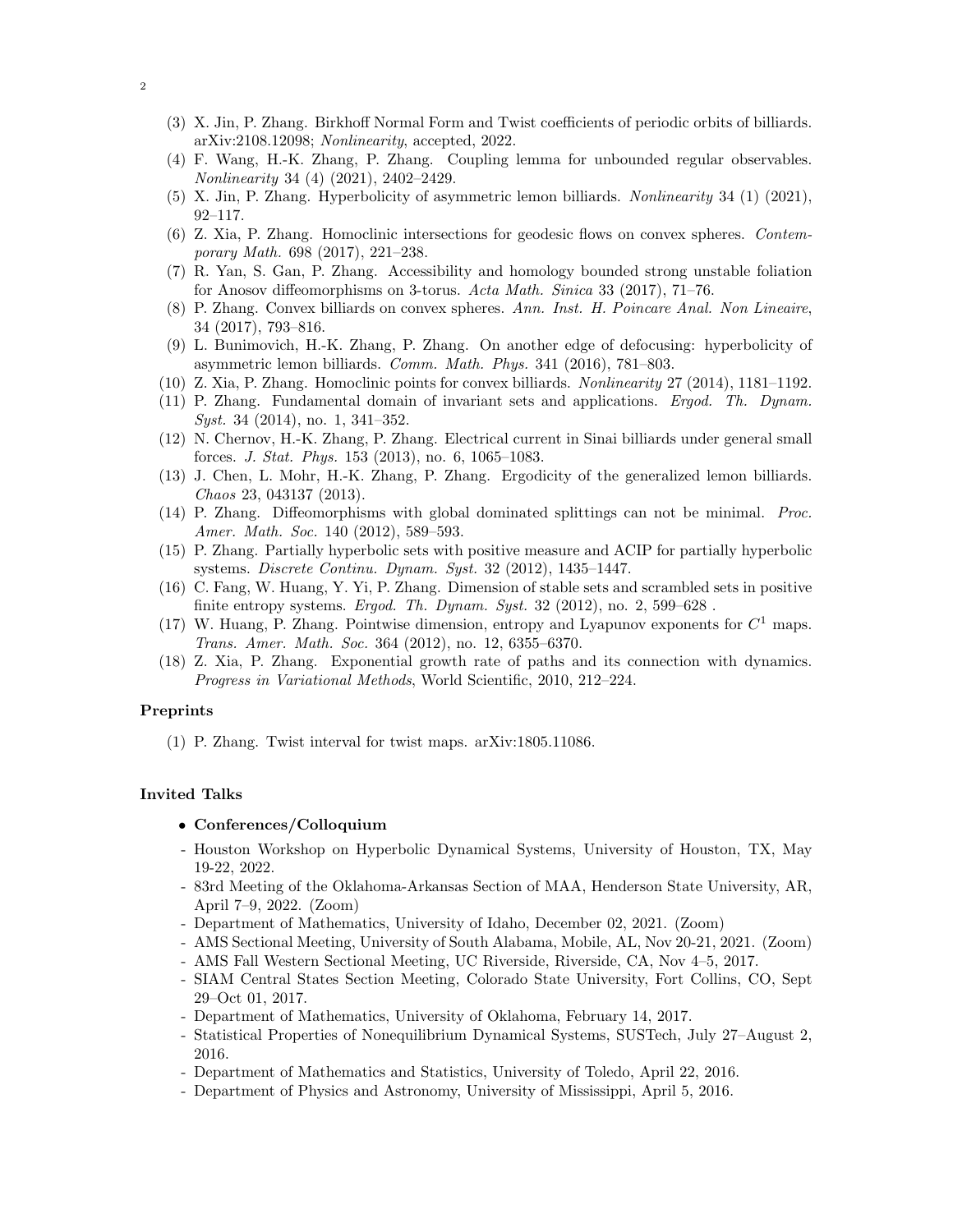- Dynamical Systems, Ergodic Theory and Probability Conference, University of Alabama at Birmingham, May 18–20 2015.
- Special Session on Dynamical Systems, AMS Sectional Meeting, Michigan State University, March 14–15, 2015.
- Department of Mathematics, University of Mississippi, October 27, 2014.
- Young Mathematician Form, Beijing International Center for Mathematical Research, June 18–21, 2013.
- Special Session on Dynamical Systems, AMS Sectional Meeting, University of Mississippi, March 1–3, 2013.
- Semi-annual Workshop in Dynamical Systems and Related Topics, Penn State University, October 11–14, 2012.
- School and Conference in Dynamical Systems, International Centre for Theoretical Physics, Italy, 21 May–8 June, 2012.
- Measurable and Topological Dynamics and Related Topics, Huangshan, China, June 20–26, 2011.

#### • Seminar Talks

- Dynamical System Seminar, University of Oklahoma, November 03, 2021 (Zoom).
- Symplectic Dynamical System Seminar, SUSTech, July 2020 (Zoom).
- Dynamical System Seminar, University of Oklahoma, April 15, 2020 (Zoom).
- Grad Student Seminar, University of Oklahoma, March 04, 2019.
- Dynamical System Seminar, University of Oklahoma, November 7, 2017.
- Geometry & Topology Seminar, University of Oklahoma, October 11, 2017.
- Analysis Seminar, University of Oklahoma, October 02 & 09, 2017.
- Dynamical Systems Seminar, SUSTech, January 12, 2017.
- Dynamical Systems Seminar, Peking University, August 8, 2016.
- Analysis & Dynamical Systems Seminar, University of Mississippi, February 18, 2016.
- Dynamical Systems Seminar, Northwestern University, January 5, 2016.
- Analysis Seminar, University at Buffalo SUNY, April 1, 2015.
- Dynamics Seminar, University of Chicago, January 12, 2015.
- Dynamical Systems Seminar, Brigham Young University, October 23, 2014.
- Dynamical Systems Seminar, University of Houston, October 20, 2014.
- Dynamical Systems Seminar, Peking University, June 2014.
- Dynamical Systems Seminar, Northwestern University, January 14, 2014.
- Applied Analysis and Computation Seminar, UMass Amherst, March 26, 2013.
- Dynamical Systems Seminar, Northwestern University, January 8, 2013.
- Dynamical Systems Seminar, Peking University, March 2011.
- Dynamical Systems Seminar, Peking University, September 2010.
- Graduate Dynamical Systems Seminar, Northwestern University, January 21, 2010.

#### Academic Activities

- Workshop in Dynamical Systems and Related Topics. Penn State University, September 26–29, 2019.
- Midwest Dynamical Systems Meeting. University of Minnesota, Minneapolis, MN, Nov 01– 04, 2018.
- KUMUNU PDE, Dynamical Systems and Applications, University of Kansas, Lawrence, KS, April 21–22, 2018.
- AMS Fall Western Sectional Meeting, UC Riverside, Riverside, CA, Nov 4–5, 2017.
- SIAM Central States Section Meeting, Colorado State University, Fort Collins, CO, Sept 29–Oct 01, 2017.
- Workshop on Mathematical Physics Perspective of Billiards and Dominoes, UMass, Amherst, MA, Sept 22–23, 2017.
- Dynamics Beyond Uniform Hyperbolicity, BYU, Provo, UT, June 5–16, 2017.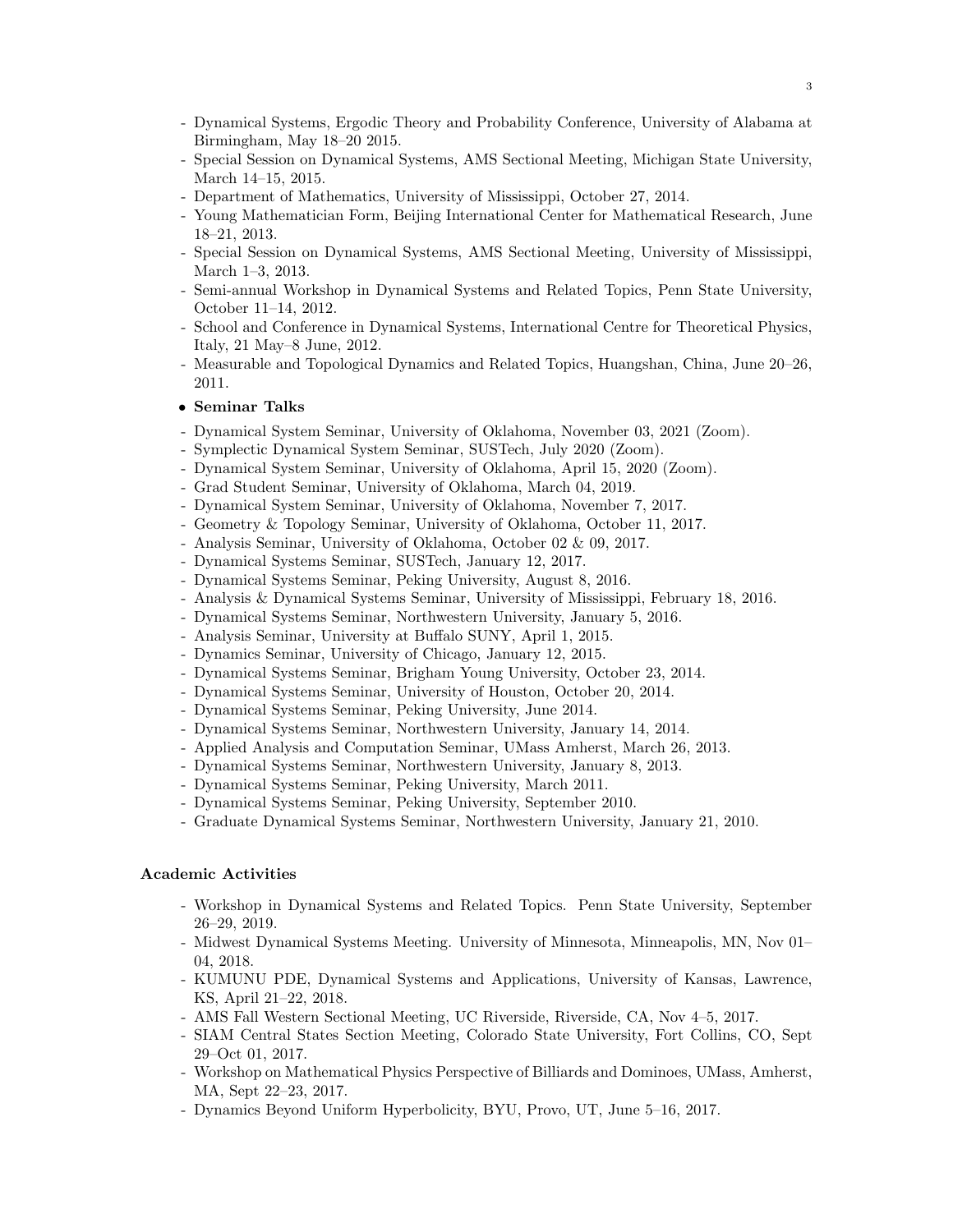- Statistical Properties of Nonequilibrium Dynamical Systems, SUSTech, Shenzhen, July 27– August 2, 2016.
- New directions in statistical mechanics and dynamical systems, Princeton University, December 16–17, 2015.
- 114th Statistical Mechanics Conference, Rutgers University, December 13–15, 2015
- Midwest Dynamical Systems Meeting. Ohio State, October 30–November 01, 2015.
- Rocky Mountain Dynamical Systems Conference, Brigham Young University, June 8–11, 2015.
- Dynamical Systems, Ergodic Theory and Probability Conference, University of Alabama at Birmingham, May 18–20 2015.
- Special Session on Dynamical Systems, AMS Sectional Meeting. Michigan State University, March 14–15 2015.
- Midwest Dynamical Systems Meeting. University of Michigan, November 7–9, 2014.
- Fourth Abel Conference: A Celebration of Yakov G. Sinai. IMA Special Workshop, October 31–November 02, 2014.
- Workshop in Dynamical Systems and Related Topics. Penn State University, October 16–19, 2014.
- Workshop on Dynamical Systems and Related Topics. University of Maryland, College Park, April 11–13, 2014.
- Workshop in Dynamical Systems and Related Topics. Penn State University, October 17–20 2013.
- Young Mathematician Form. Beijing International Center for Mathematical Research, June 18–21, 2013.
- Workshop on Dynamical Systems and Related Topics. University of Maryland, College Park, April 4–7, 2013.
- Special Session on Dynamical Systems, AMS Sectional Meeting. University of Mississippi, March 1–3, 2013.
- Midwest Dynamical Systems Conference. Notre Dame University, October 26–28, 2012.
- Workshop in Dynamical Systems and Related Topics. Penn State University, October 11–14, 2012.
- School and Conference in Dynamical Systems. International Centre for Theoretical Physics, Italy, May 21–June 8, 2012.
- International Conference on Measurable and Topological Dynamics and Related Topics. Huangshan, June 20–26, 2011.
- National Summer School on Dynamical systems. Chern Institute of Mathematics, Nankai University, August 9–20, 2010.
- Partially Hyperbolic Dynamical Systems Seminar. Northwestern University, Fall 2009.
- Midwest Dynamical Systems Conference. Indiana University, Bloomington, October 3–5, 2008.
- The 13th National Summer School on Mathematics. University of Science and Technology of China, July 14–August 4, 2008.
- Dynamical Systems and Related Topics Workshop. South China Normal University, December 14–18, 2007.
- Workshop on Liao Theory. Sun Yat-Sen University, Guangzhou, December 10–13, 2007.
- The 2nd National Summer School on Dynamical systems. Jilin University, August 1–14, 2007.
- The 1st National Summer School on Dynamical systems. Nanjing University, June 25–July 8, 2006.

# Awards and Honors

- MSP Research Support Fund. UMass Amherst, 2012–2014.
- Presidential Award. Chinese Academy of Science, 2011